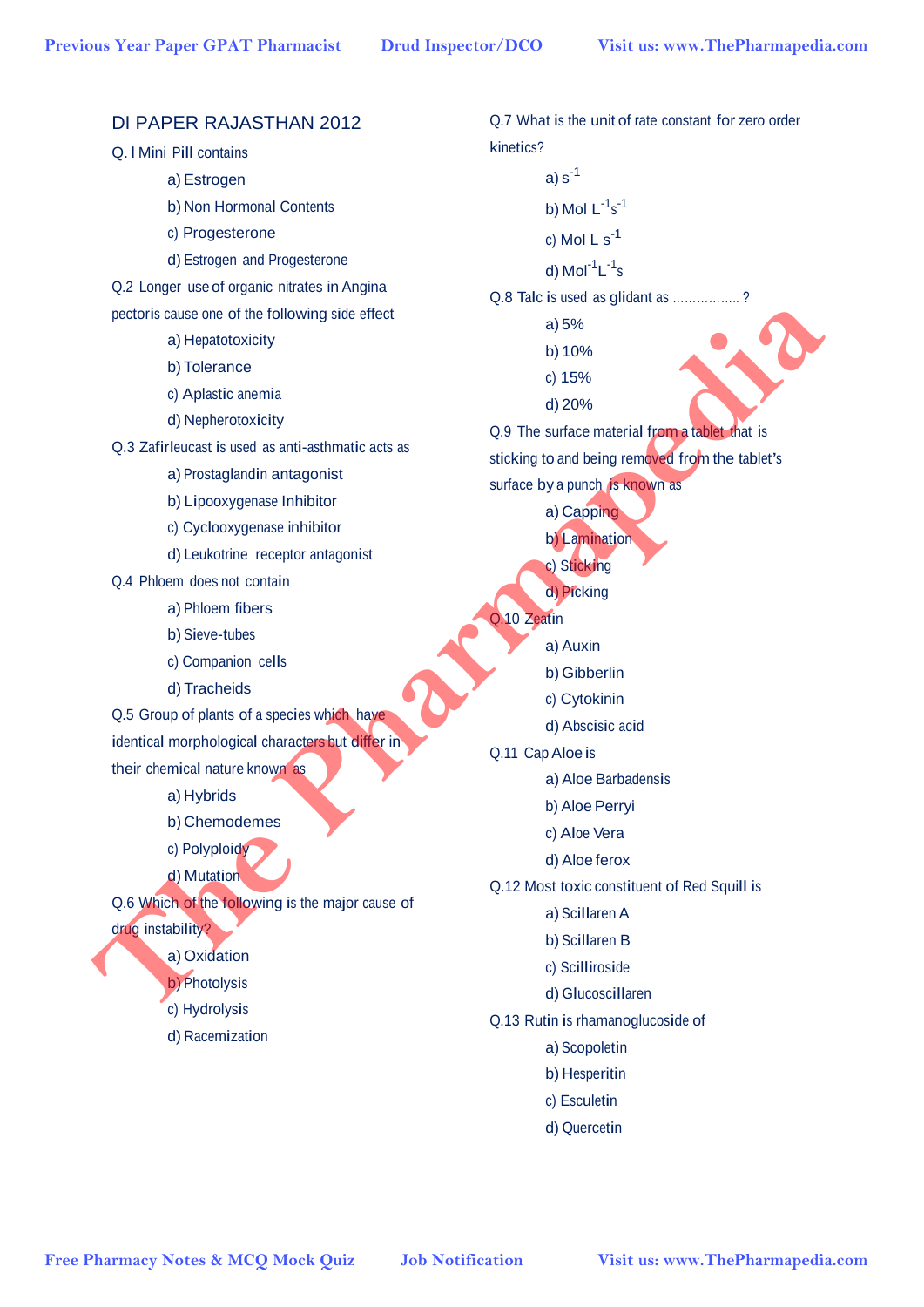Q.14 Castor oil is a) Non drying oil b) Semi drying oil c) Drying oil d) Super drying oil Q.15 Animal wool fat is a) Fat b) Lipid c) Wax d) Fixed oil Q.16 Hyoscyamus is a) Belladona b) Henbane c) Stramonium d) Duboisia Q.17 Meuroxide test is used for identification of a) Purine b) Tropane c) Quinoline d) Indole Q.18 Gas sterilization is done by using gas a) Ethylene oxide b) Formaldehyde c) Nitrous oxide d) Acetaldehyde Q.19 Diazotization titration is not used for a) Pyrimethamine b) Sulphadiazine c) Sulfamethoxazole d) Thiamine HCl Q.20 In gas chromatography column length is a) 5-10 meter b) 1-4 meter c) 10-15 meter d) 15-20 meter Q.21 What is the unit of specific conductance? a) Ohm b) Mho c) Ohm cm-1 d) mho cm-1 Q.22 Which of the following material is not used in the stationary phase of size exclusion chromatography? a) Dextran b) Agarose c) Polyacrylamide d) Polyvinyl Alcohol Q.23 Which of the following Indicator is not used in non aqueous titration? a) 1-Napthol benzein b) Diphenylamine c) Quanaldine Red d) Malachite green Q.24 Ecuelle method is used for extraction of a) Lemon oil b) Clove oil c) Camphor oil d) Palmrosa oil Q.25 Peri-winkle is synonym of a) Peru Balsam b) Ipecac c) Vinica d) Guggel Q.26 Methylation of cephaelin is converted into a) Emetine b) Hydrastine c) Psychotrine d) Ipecacuanin Q.27 Crocin is obtained from Crocus used as a) Coloring agent b) Antipyretic c) Antirheumatic d) Antidiarrhial Q.28 Bromelain is mixture of proteolytic enzyme obtained from a) Papaya b) Pine apple c) Peptone d) Bacillus subtilis Previous Year Paper GPAT Pharmacist **Drud Inspector/DCO** Visit us: www.ThePharmapedia.com<br>
a Chi-Brand Origin of the Store division of the Store division of the Store division of the Store division of the Store division of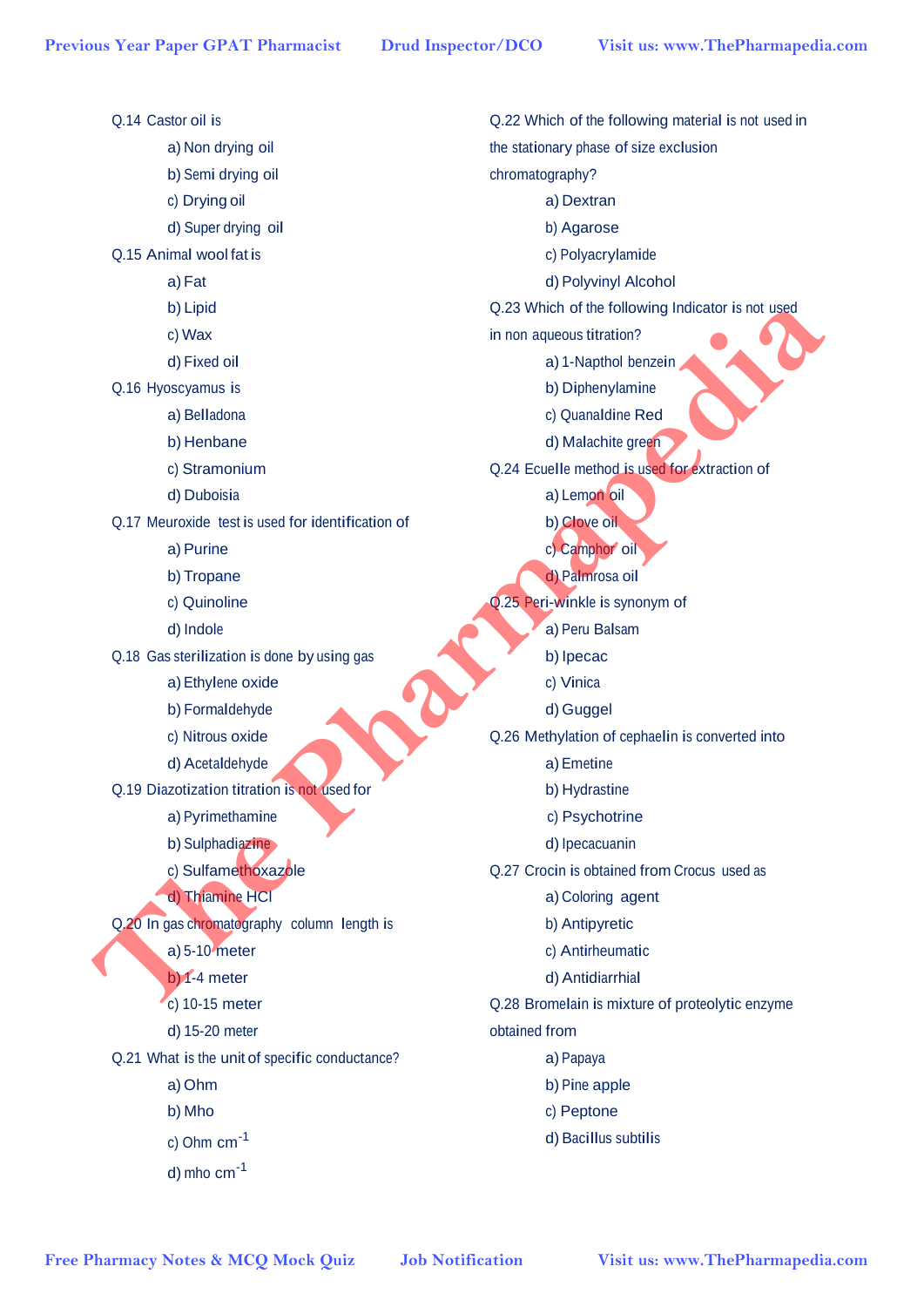Q.29 Opium is found as a salt of ……………. a) Meconic acid b) Hydrochoric acid c) Quinic acid d) Sulphuric acid Q.30 Methyl orange has pH range of a) 8.3-10 b) 1.2-2.9 c) 2.8-4.9 d) 6.8-8.4 Q.31 Male fern is collected during a) Autumn b) Late autumn c) Summer d) After Summer Q.32 When 0.1 M HCl is titrated with 0.1 M sodium hydroxide using indicator, which type of error occurs? a) Hydrogen error b) Hydroxyl error c) Acidic error d) Alkaline error Q.33 In Glass electrode, platinum wire is inserted in which of the following solution a) 0.1 M Hydrochloric acid b) 0.1 M Mercuric chloride c) 0.1 M Potassium chloride d) 0.1 M Potassium Bromide Q.34 Absorption maxima goes to longer wavelength is called a) Hypochromic shift b) Hyperchromic shift c) Blue shift d) Red shift Q.35 Xenon arc lamp is source of a) Spectrofluoremeter b) IR Spectrometer c) UV-Visible Spectrophotometer d) MNR Q.36 What is unit of chemical shift? a) Centimeter b)  $cm<sup>-1</sup>$ c) Part per million d) Cycle per second Q.37 In Polarography, diffusion current is effected by a) Nernest equation b) Ilkovic equation c) Handerson equation d) Gram equation Q.38 Parathyroid gland regulates absorption of calcium. Which of the following is used in hypoparathyrodism a) Estrogen b) Liothyroxine c) Prednisolone d) Dihydrotachysterol Q.39 Which of the following drug is used in acute attacks of gout? a) Cholchicine b) Probenecid c) Sulfinpyrazone d) Allopurinol Q.40 Auranofin is used in a) Rheumatoid Artharitis b) Gout c) Hyperglycemia d) Epilepsy Q.41 Which of the following drug is similar to Acarbose in classification a) Tolbutamide b) Glipizide c) Miglitol d) Pioglitazoneg Q.42 Propyl thiouracil is similar to one of the following drug in pharmacological action? a) Azothioprine b) Chlormbucil c) Methimazole Previous Year Paper GPAT Pharmacist Drud Inspector/DCO Visit us: www.ThePharmapedia.com<br> **CON Optiom is formed a**<br> **Bridge of the Side of the Side of the Side of the Side of the Side of the Side of the Side of the Side of**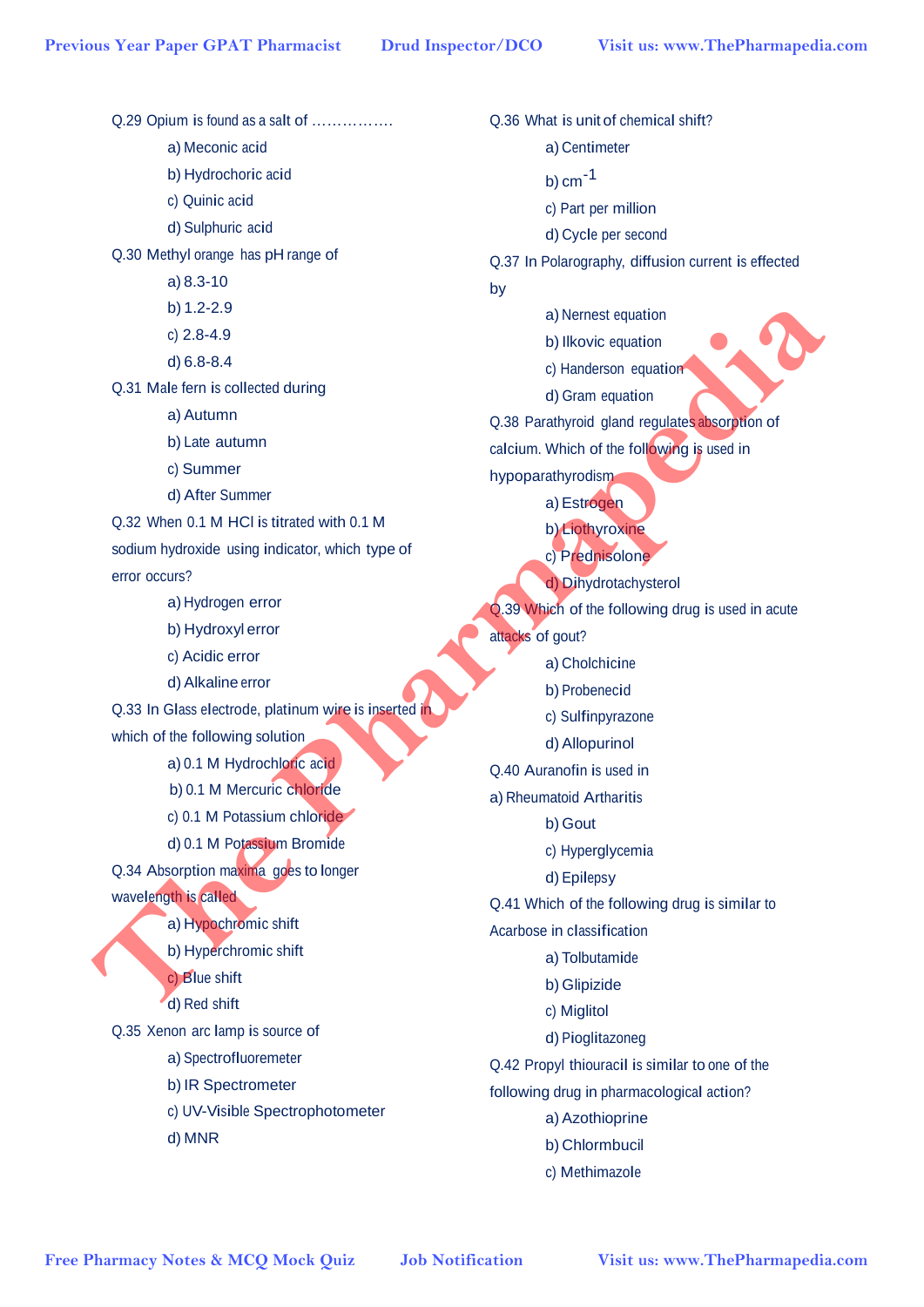d) Acyclovir Q.43 Which of the following is pure opioid antagonist? a) Butorphanol b) Nelbupine c) Buprenorphine d) Naloxone Q.44 Which of following drug causes maximum dependence? a) Diethylmorphine b) Diacetylmorphine c) Dimethylmorphine d) Diphenoxylate Q.45 Latanoprost has one of the following mechanism of action in glaucoma a) Miosis b) Prostaglandin analogues c) Carbonic anhydrase inhibitor d) Decrease formation of aqueous hamour. Q.46 Lawson is obtained from a) Gymnema b) Liquorice c) Dioscorea d) Henna Q.47 Which one of the following is used as Osmatic purgative? a) Milk of magnesia b) Senna c) Extract of rubarb d) Aluminium hydroxide gel Q.48 4 in 10, 000 is calculated as  $a) 4%$ b) 0.04 % c) 0.4 % d) 40% Q.49 Sodium picrate is used for identification of a) Cyanogenic glycoside b) Isocyanate glycoside c) Flavanol d) Anthracene Q.50 What portion of oxygen is present in 12% hydrogen peroxide? a) 20 b) 40 c) 60 d) 100 Q.51 Vapour pressure of propellant for aerosols are calculated from a) Boyal's law b) Fick's law c) Stoke's law d) Dalton's law Q.52 Sedimentation rate of suspension is studied by a) Boyal's law b) Fick's law c) Stoke's law d) Dalton's law Q.53 Multi point viscometer that is used to determine viscosity a) Ostwald Viscometer b) Capillary Viscometer c) Falling ball Viscometer d) Cup and Bob Viscometer Q.54 To study the stress and rate of shear, the phenomenon of converting gel to sol is known as a) Plastic flow b) Pseudo plastic flow c) Thixotropy d) Dilatant flow Q.55 What is pore size in membrane filter? a) 0.5 µm b) 0.22 µm c) 0.45 µm d) 0.1 µm Q.56 Exotoxins are a) are pyrogens b) are water solble and can pass through proteinous layer c) are lipopolysachharide, protein Previous Year Paper GPAT Pharmacist Drud Inspector/DCO Visit us: www.ThePharmapedia.com<br>
(d) Advisorius<br>
(d) White Collection (d) White Collection (d) Collection (d) Collection (d) Collection (d) Collection (d)<br>
and Data C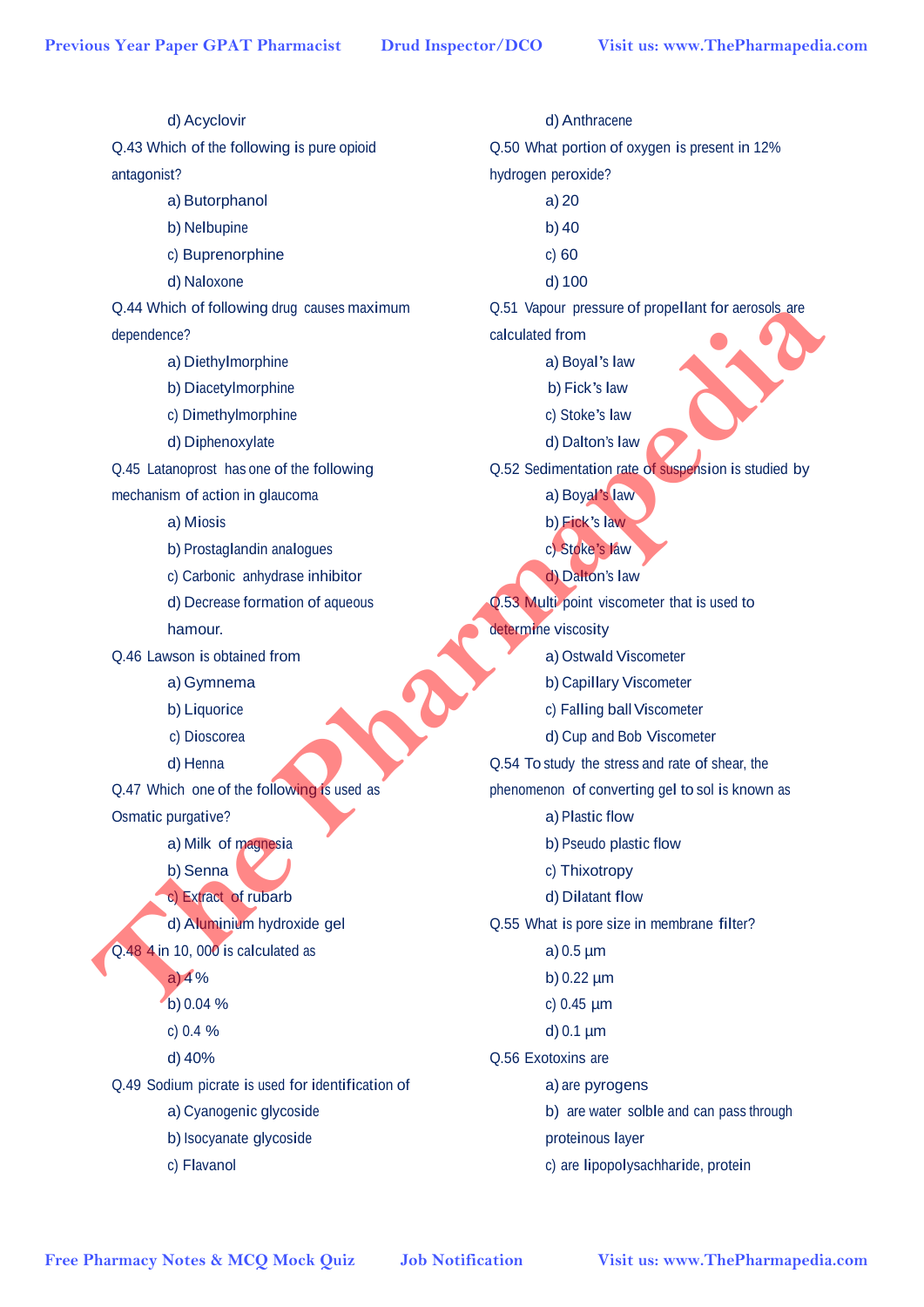d) are much less toxic to endotoxin Q.57 Cetrimide is a) Cationic surfactant b) Anionic surfactant c) Nonionic surfactant d) Amphiophilic surfactant Q.58 Smallest size of capsule most widely used is a) 0 b) 5 c) 1 d) 000 Q.59 Homologous series in hydrocarbons are determined by a) Rf Value b) Rx Value c) Rm Value d) Rt Value Q.60 Sodium methoxide is standardized by a) Oxallic acid b) Perchloric acid c) Acetic acid d) Benzoic acid Q.61 Which of the following is used reference in Electron Spin Resonance? a) Tetra methyl silane b) Dimethyl formamide c) Di hidro phenyl ……ziricon (DPPH) d) Trimethyl silane Q.62 What is full form of ICH a) International Council of Hormone b) Indian Conference of Harmonization c) International conference of **Harmonization** d) International conference of humanity Q.63 Which of the following is not related to ICH quideline? a) Quality b) Cost c) Efficacy d) Potency Q.64 Pertusis potency is standardized by a) 3+3 assay b) Factorial assay c) Potency is determined byELISA Test d) Potency is determined in fowl Q.65 For Cancer cell line culture a HAT nutrient media is required. What is HAT? a) Hypoxanthine, Amthopterin, Thymidine b) Hydroxyuracil, Aminoacid, Thymidine c) Hypoxanthine, Aminopterin, Thymine d) Hypoxanthine, Amthopterin, Thymine Q.66 Which of the following does not contain mitochondria? a) Flatten fungi b) Bacteria c) Protozoa d) Yeast Q.67 Which one of the following is mechanism of Ranitidine? a) Prostaglandin release b) Stimulate gastrin release c) Stimulate histamine release d) Inhibit gastric acid secretion Q.68 Which of the following is side effect of Cimetidine? a) Diarrhea b) Constipation c) Inhibition of hepatic enzyme d) none of these Q.69 Which of the following ion is involved spore formation ? a)  $Fe<sup>2+</sup>$ b)  $Fe<sup>3+</sup>$ c)  $Zn^{2+}$ d)  $Ca<sup>2+</sup>$ Q.70 Southren blot is used for sequencing of neucleotide in probe for a) Hybridization of DNA molecule b) Hybridization of Protein molecule **The Pharmapedia Control of the Pharmacist Previous Year Paper GPAT Pharmacist Drud Inspector/DCO** Visit us: www.ThePharmapedia.com<br> **BCS Control surfactor**<br> **BCS Control surfactor**<br> **BCS** Control surfactor<br> **EXECUT AN**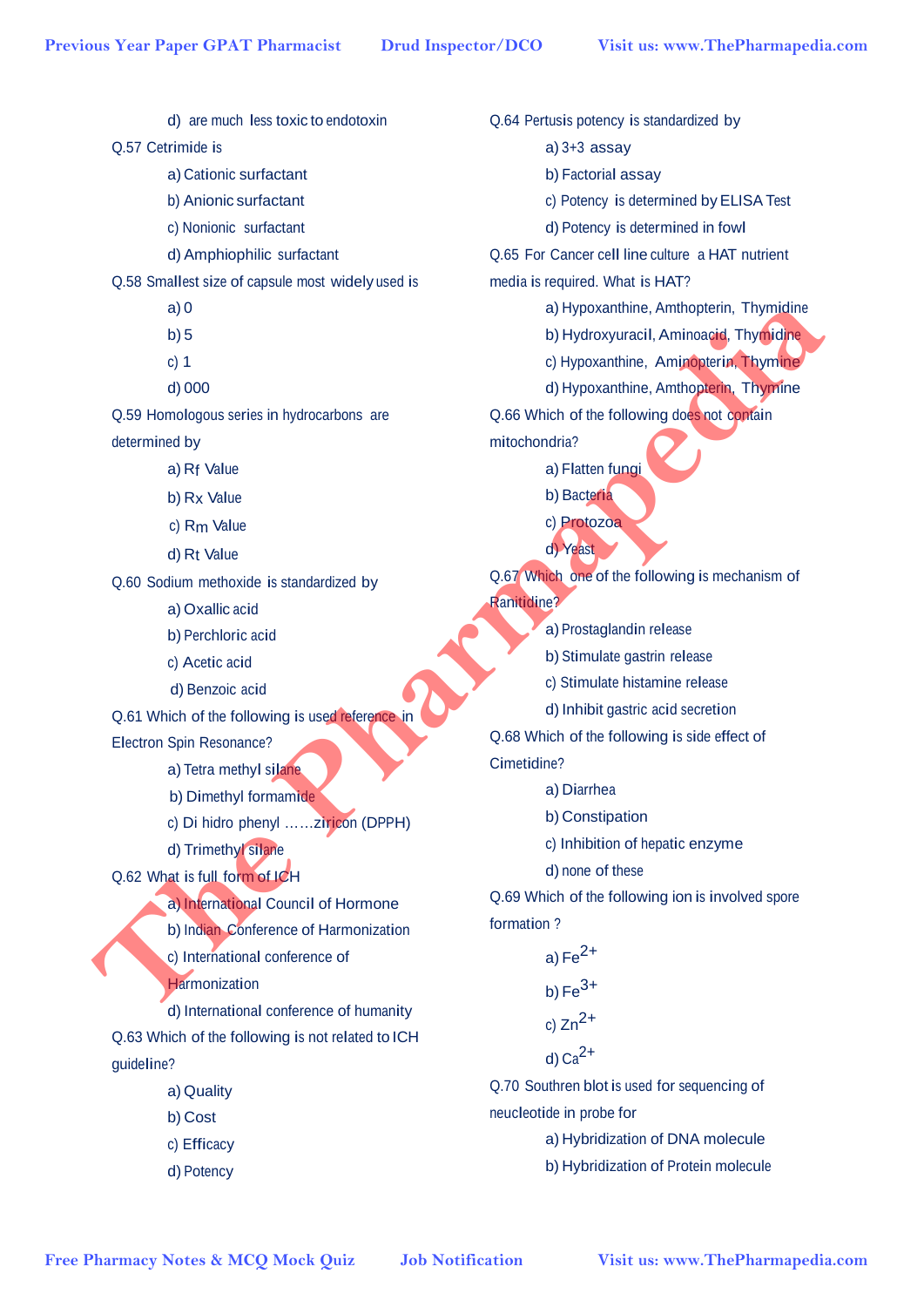c) Hybridization of RNA molecule d) Hybridization of Glycoside molecule Q.71 Fluted bottles are used to pack a) Syrup b) Ointment c) Linctus d) Mouth washes Q.72 Which of the following is used in scintillation detector ? a) Sodium bromide b) Naphthlene c) Anthracene d) Lead sulphate Q.73 Which of the following is incorrect about Innate Immunity? a) Non specific b) Invade Foreign microorganism c) provide immunity which is not affected by infection d) Give active immunity Q.74 Black fluid is a) Homogenous coaltar acid solution b) Suspension of activated charcoal c) Cresol with soap solution d) None of these Q.75 Restriction endonuclease is used in recombinant DNA technology in …………reaction a) Type I b) Type II c) Type III d) Type III Q.76 What is the weight of rectal suppository? a) 3-5 g  $b)$  4 g c) 2 g d) 6 g Q.77 Fusogen used in hybridoma of monoclonal Antibodies a) Polyethylene glycol b) Tween 40 c) SDS d) Tween 80 Q.78 Prophase generation in DNA ligase a)  $\phi$  T4 bacteriophase b) Virus c) Bacteria d) Fungi Q.79 Engulfment of memberanous organ is done with a) Lysosome b) Endoplasmic reticulum c) Mesosome d) Golgi apparatus Q.80 Which of the following release cytolytic T4 prolierating cells that is used in cancer a) $H_1$  $b)$  IL<sub>6</sub> c) IL8  $d$ ) IL<sub>2</sub> Q.81 Which is not serological species of Vibrio cholera a) Inaba b) Ogava c) Hejikoma d) Saukton Q.82 10-11 epoxide is metabolic product of a) Phenytoin b) Carbamezapine c) Valproic acid d) Ethusuximide Q.83 Dissociation constant of acid is written as a) Ka b) pKa c) pH d) Kb Q.84 Noyes witteny equation is used for study of a) Dissolution rate b) Disintegration rate c) Dissociation rate d) Difusion rate Previous Year Paper GPAT Pharmacist Drud Inspector/DCO Visit us: www.ThePharmapedia.com<br>
(a) the Nordonton GNA medical<br>
(a) the Model are used by post and control of the SCO of the SCO of the SCO of the SCO of the SCO of t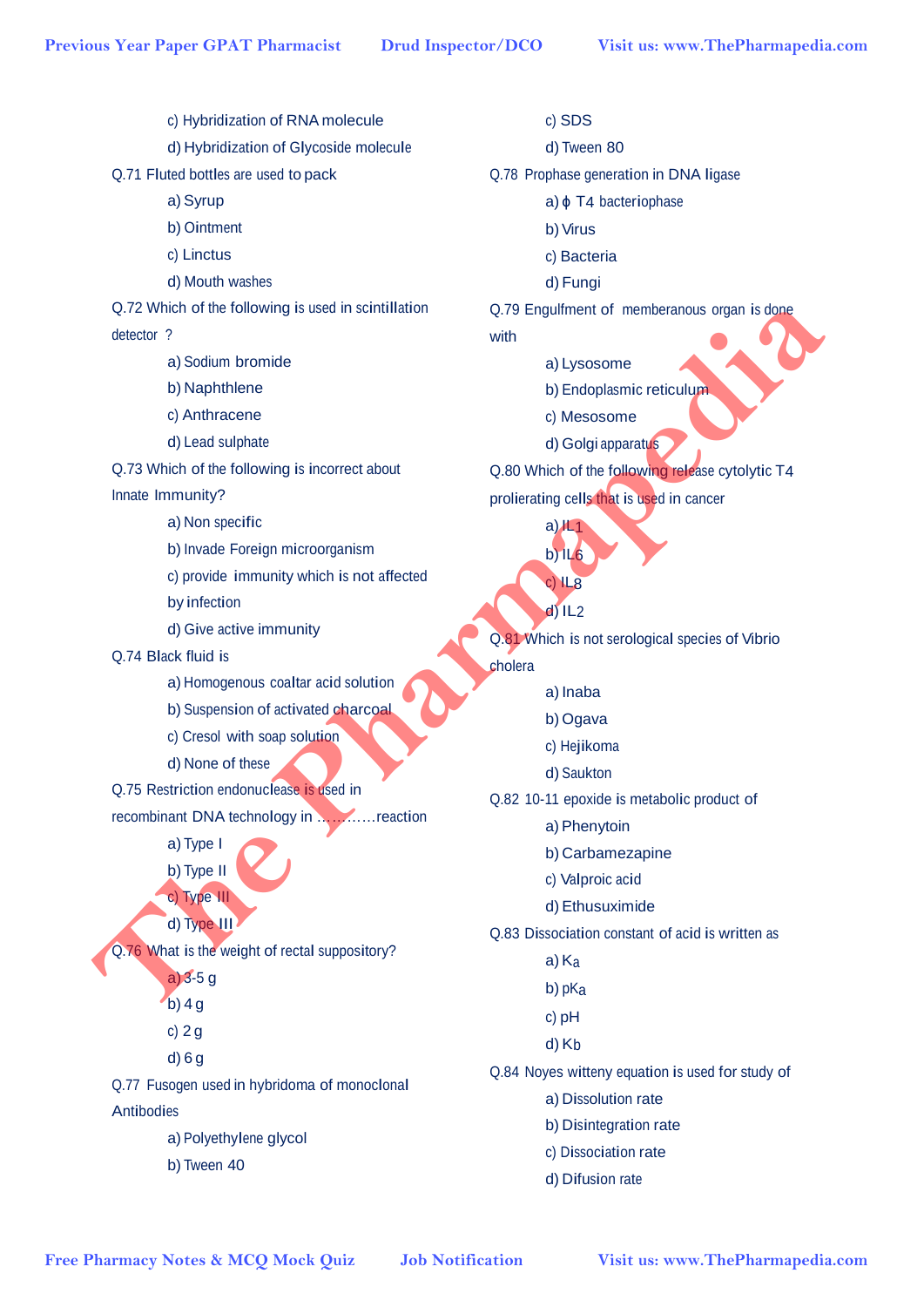Q.85 Enzyme Trypsin is used as a) D b) E c) Nourshing the cell d) Deattachment of cell Q.86 Which of the following organism is used in heterogenous fermentation of lactic acid? a) Leuconostoc mesentride b) Lactobacillus Bulgaricus c) Bacillus oriza d) Bacillus cereus Q.87 Human Immuno Virus (HIV) is a) Enveloped DNA b) Non enveloped DNA c) Enveloped RNA d) non enveloped RNA Q.88 Maximum absorption of drug in gastrointestinal tract is achieved by a) Facillated diffusion b) Active diffusion c) Active transport d) Passive diffusion Q.89 Which of the following drug is MAO-B inhibitor? a) Selegiline b) Dopamine c) Adrenaline d) Isoprenaline Q.90 Which of the following drug is similar to Carbidopa in pharmacological category? a) Levodopa b) Bromocriptine c) Amantadine d) Beneserazide Q.91 What is primary site of action for spironolactone and triameterine? a) Proximal tubule b) Acending tube of henle c) Descending tube of henle d) distal collecting tubule Q.92 Partial hydrolysis of starch with dilute acid will produce a) Chitin b) Dextrin c) Sumerin d) glucose Q.93 most of the drugs will bind with which of the following plasma protein? a) Albumin b) Globulin c) histone d) Glycoprotein Q.94 Plain vaccine is a) Vaccine with single species b) vaccine without adjuvant c) Vaccine with adjuvant d) Synonym of monovalent vaccine Q.95 Competition in replication is effected by a) Calcium and heat b) Zinc and heat c) Calcium without heat d) Zinc without heat Q.96 Effective dose of radiation in tissue is measured with a) Rontgen b) REM c) RBE d) Radiation per unit Q.97 Pemidronate is used in a) Pegat's disease b) Menneir's disease c) Hodkin's disease d) Cushing's disease Q.98 Dissolution control absorption of drug through membrane is a) Less than 0.1 mg b) 0.1 mg c) 1 mg d) 2 mg Previous Year Paper GPAT Pharmacist Drud Inspector/DCO Visit us: www.ThePharmapedia.com<br>
(DS Encyre Trypsh is tend at<br>
2019 Parmal of the Month of the Subset of the Subset<br>
of Which of the Moholing terms is and in (Dollar